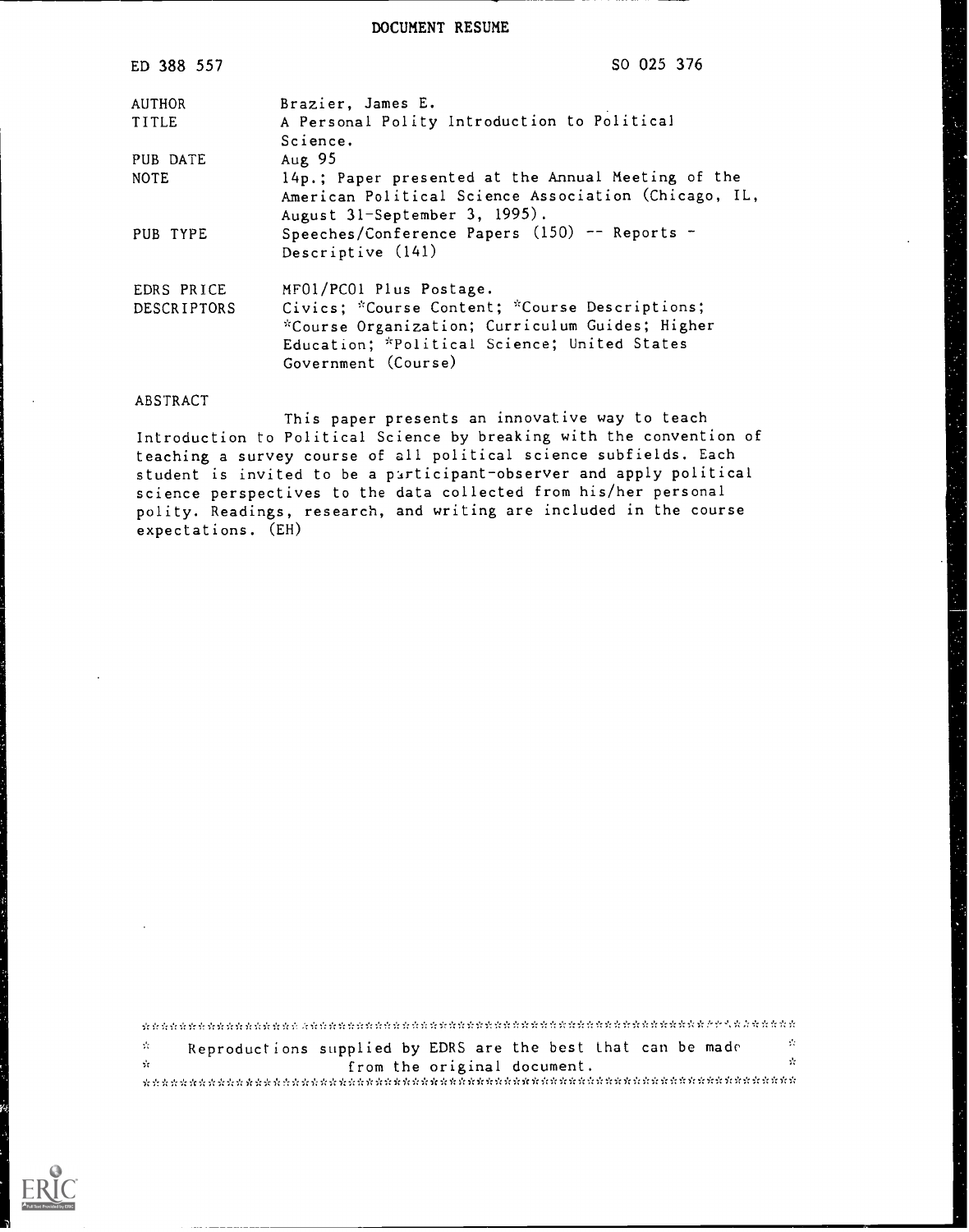$\ddot{\phantom{0}}$ 

A Personal Polity Introduction to Political Science

 $\ddot{\phantom{1}}$ 

# BEST COPY AVAILABLE

Submitted

By

James E. Brazier

 $\Delta^2 \sim 2$  .

 $\begin{split} \mathcal{U}^{(0)}_{\text{c}} & = \mathcal{V}_{\text{c}} \mathcal{U}^{(0)}_{\text{c}} \mathcal{U}^{(0)}_{\text{c}} + \mathcal{U}^{(0)}_{\text{c}} \mathcal{U}^{(0)}_{\text{c}} + \mathcal{U}^{(0)}_{\text{c}} \mathcal{U}^{(0)}_{\text{c}} \mathcal{U}^{(0)}_{\text{c}} \mathcal{U}^{(0)}_{\text{c}} \\ & = \mathcal{U}^{(0)}_{\text{c}} \mathcal{V}^{(0)}_{\text{c}} + \mathcal{U}^{(0)}_{\text{c}} + \mathcal$  $\frac{1}{2} \frac{1}{2} \frac{1}{2} \frac{1}{2} \frac{1}{2}$  $\mathcal{E}_1$  $\frac{1}{2} \sum_{i=1}^{N} \frac{1}{2} \sum_{j=1}^{N}$ 

 $\label{eq:2} \begin{split} \mathcal{L}_{\text{max}} &= \frac{1}{2} \left( \frac{1}{2} \left( \frac{1}{2} \left( \frac{1}{2} \right) \right) \mathbf{A} + \mathbf{A} \mathbf{A} \right) \\ \mathcal{L}_{\text{max}} &= \frac{1}{2} \left( \frac{1}{2} \left( \frac{1}{2} \right) \mathbf{A} + \mathbf{A} \mathbf{A} \right) \\ \mathcal{L}_{\text{max}} &= \frac{1}{2} \left( \frac{1}{2} \left( \frac{1}{2} \right) \mathbf{A} + \mathbf{A} \mathbf{A} \right) \\$  $\mathcal{L}^{\mathcal{A}}$  $\frac{1}{2}$  ,  $\frac{1}{2}$  $\mathcal{A}_\alpha$ 

 $\frac{1}{\sqrt{2}}\sum_{i=1}^{n} \frac{1}{\sqrt{2}}\frac{d\theta_i}{d\theta_i}$  $\lambda$  or  $\lambda$  $\begin{split} \mathcal{L}_{\text{max}} & = \frac{1}{2} \sum_{i=1}^{N} \mathcal{L}_{\text{max}} \left[ \mathcal{L}_{\text{max}} \right] \\ & = \frac{1}{2} \sum_{i=1}^{N} \mathcal{L}_{\text{max}} \left[ \mathcal{L}_{\text{max}} \right] \end{split}$  $\mathcal{L}^{\text{c}}$  and  $\mathcal{L}^{\text{c}}$  and  $\mathcal{L}^{\text{c}}$ an an  $\ddot{\phantom{a}}$ 

**PERMISSION TO REPRODUCE THIS.** MATERIAL HAS BEEN GRANTED BY



TO THE EDISOATIONAL RESINTROLES  $\mathbf{F}_k \mathbf{v}_k \mathbf{v}_k \mathbf{v}_k \mathbf{v}_k \mathbf{v}_k = \mathbf{F}_k \mathbf{v}_k + \frac{1}{2} \mathbf{F}_k \mathbf{v}_k \mathbf{v}_k + \mathbf{F}_k \mathbf{v}_k \mathbf{v}_k$ 

Prepared for presentation at the 1995 Annual Meeting of the American Political Science Association, August 31 - September 3, Chicago, Illinois.



 $\overline{\phantom{a}}$ 

贄

 $\overline{c}$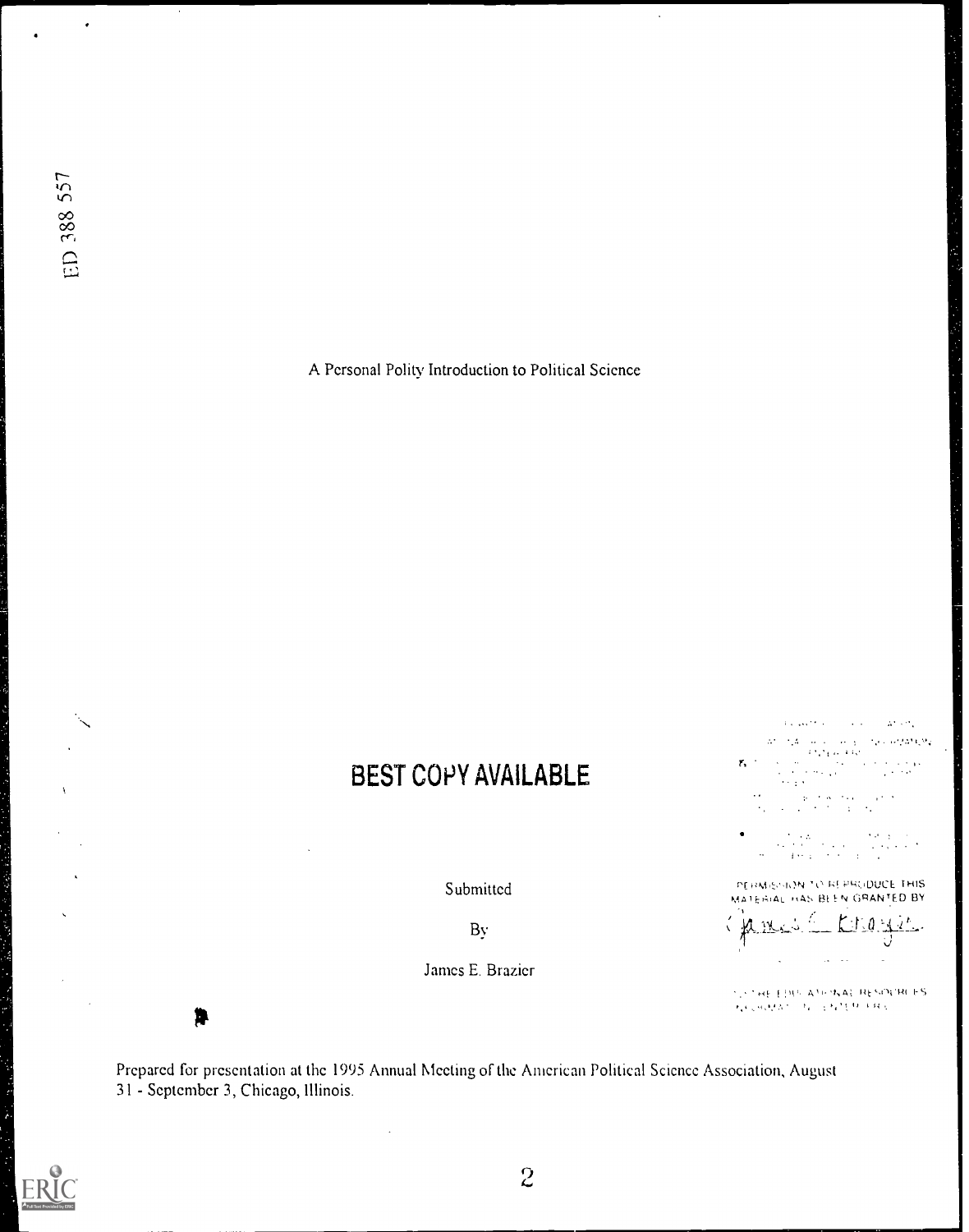# A Personal Polity Introduction to Political Science

This paper presents an innovative way to teach Introduction to Political Science. It breaks with the convention of teaching a survey course of all political science subficlds. The approach presented here taps into the research on adults as learners and on the importance of writing to think and learn. Students arc introduced to how political science concepts can reinterpret familiar worlds to them. Each student is invited to be a participant-observer and applicr of political science perspectives to the data collected from his or her personal polity.

# Course Overview

The course is organized on the basis of an outline that students arc to follow when writing up thcir papers (Sec APPENDIX 1). The outline requires students to choose a personal polity to observe and write about as the first exercise. Students have chosen workplaces, living arrangements, sports teams, fraternities and sororities, social clubs, and families. Next, thc studcnts describe the polity's political economy. This is followed by a scction on ideology in which students arc informed of the most appropriate ideology for thcir polities. The goal of this section is for them to learn to distinguish between the different ideologies and explain why the others must be rejected in favor of the one that fits. Contextual values that underlie the political culture of the polity is the next topic. Individual action styles and group incentives in the next section shift the focus to individual behavior and ways of elassifying or explaining it. The next major section covers a variety of topics related to government in the polity. These include leadership, lawmaking, the execution of decisions, and justice processes. And the final scction covers the topics of subgovernments. currcnt issues, and predictions related to thc current issues.

Thc writing requirement can be divided into seven reports or less. I have usually chosen less. Since writing should be expected to be an iterative process improved by feedback, each student is given the opportunity to revise each written assignment for resubmission at the cnd of thc course with all othcr revised assignments. To facilitate grading of each assignment, students arc required to turn in all previous written



1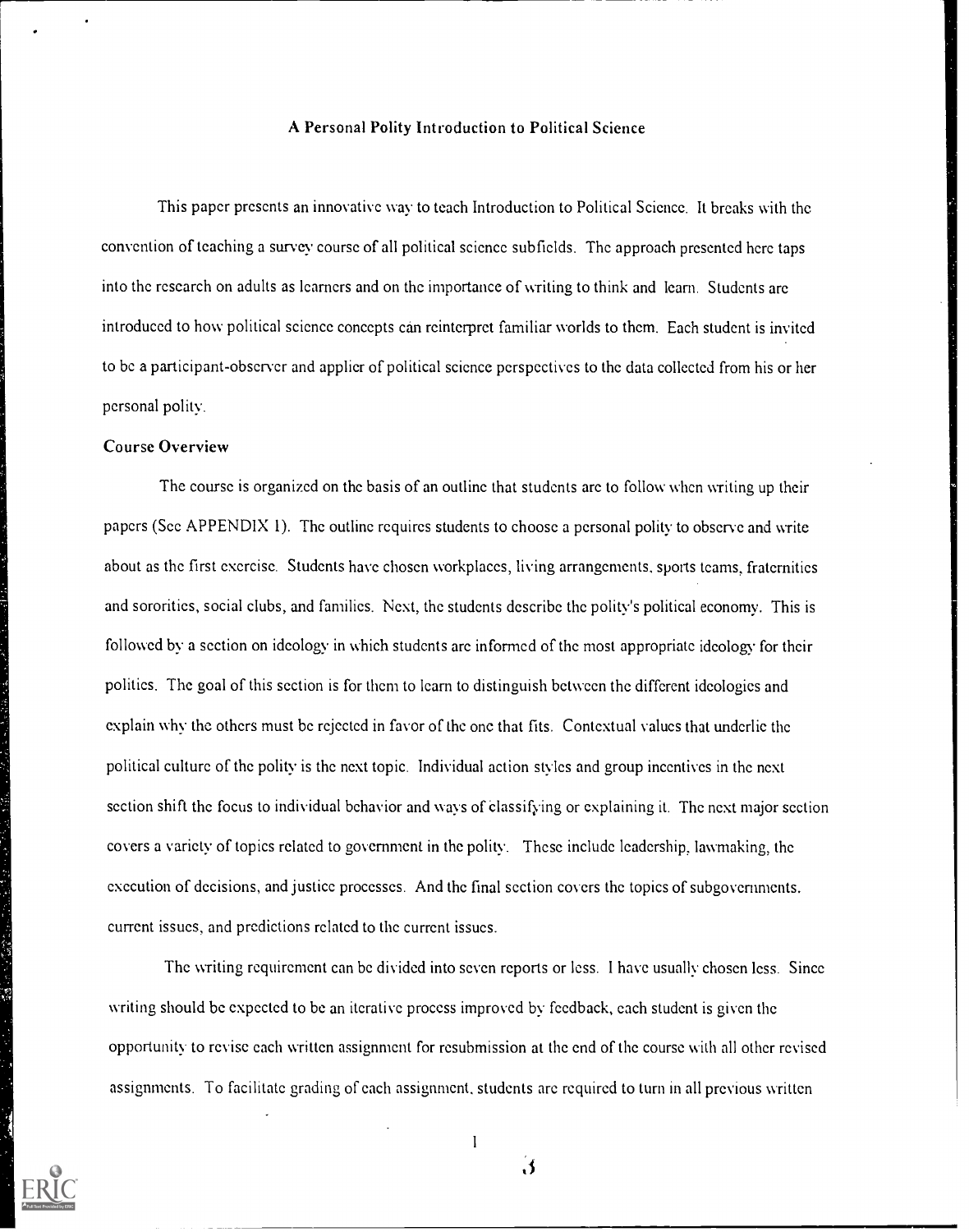assignmcnts. This helps to prevent confusion in grading, and provides checks for consistency, and gives an opportunity to provide additional feedback on previous assignments. When a class exceeds a manageable number of forty, I have selected random samples of student assignments to grade and give oral feedback to the class on performance and what is needed to improve the assignments. This could also be done for class sizes of forty or less.

The readings in the course-pack arc tailored to the topics in the outline (See APPENDIX 2). For ideology I continue to use Kay Lawson's text (1985, 90-113). For contextual values of fairness, equality, privateness, and individuality I use readings from John Locke and John Stuart Mill (Woll, 48-54, 117-23). For individual participatory styles I use Lawson. For incentives on joining, staying, or leaving a polity I usc James Q. Wilson's (1973) chapter, "Organizational Maintenance and Incentives," from his book, *Political* Organizations. For leadership I use a handout on Vroom's types of management decision styles. For the execution of decisions I introduce them to the "free rider, or collective action," problem through a variety of readings. I then introduce them to a reading on motivation by Douglas MacGregor in Stillman (1992), and to sonic theories of bureaucracy by March and Simon in the Shafritz and Whitbcck (1978) reader. I then have them read Foucault (1979) for a sense of how hierarchical organizations scck to control their members. I then provide them with a reading on dysfunctions arising from bureaucratic controls as an introduction to how individuals react to such controls from Portcr, ct. al. (1975). For the justice section I have the students read French (1978) on organizational justice. And the last reading is from Elton Mayo on informal groups (Stillman 1992).

This brief overview demonstrates that 1 supplement these readings with lectures in ordcr to cover everything in the outline. In fact, I may again revise my course readings to better fit the written exercises in the personal polity outline. I have changed them from my initial teaching of thc course: and. I now revise the outline to give more useful instructions for the assignments. I supplement the readings with my lectures.

In my lectures I apply the concepts from the outline to personal polities that I have experienced, and in general terms to student polities without identifying them. Usually, students begin asking questions about



2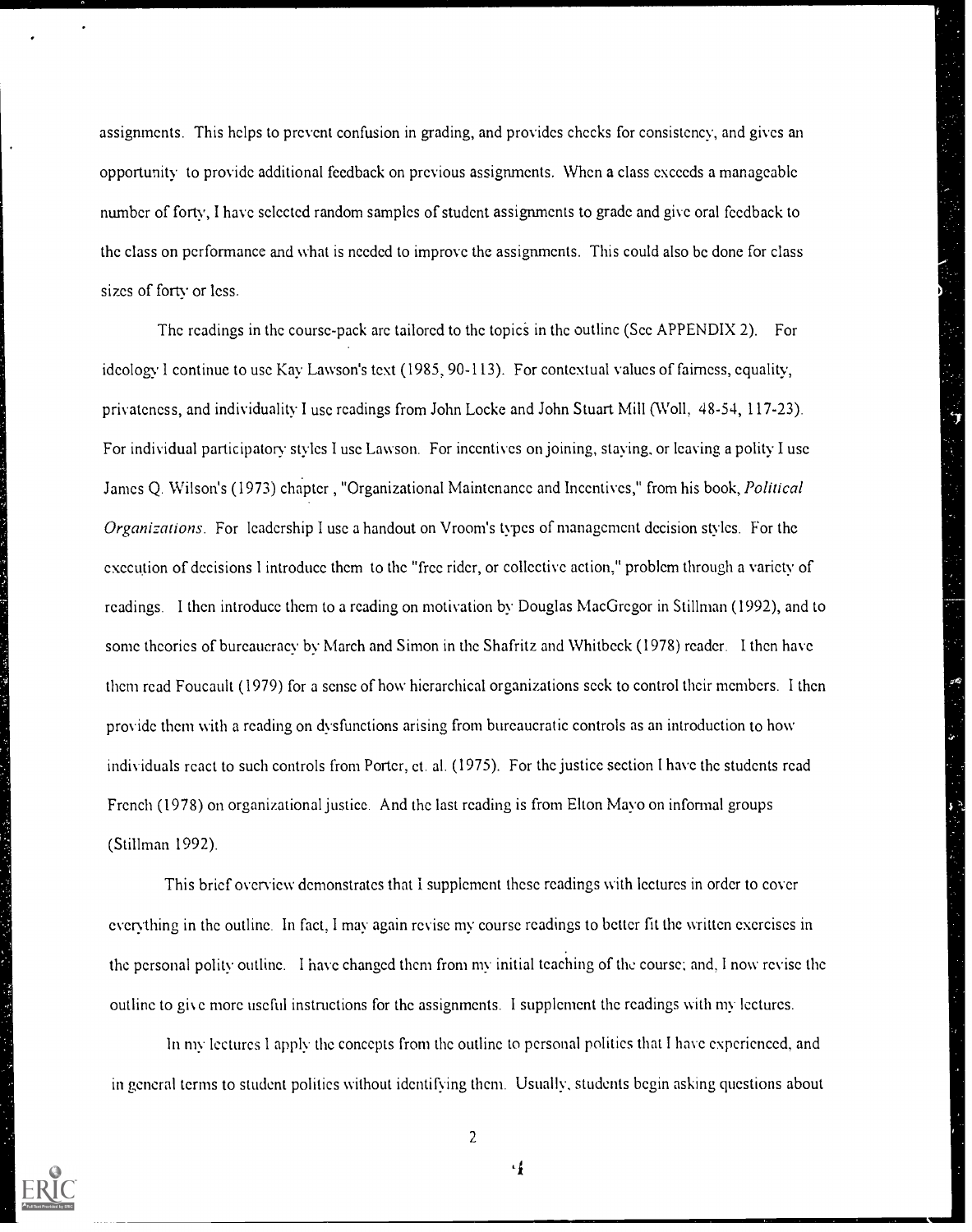their politics, and we analyze them with respect to the exercises of applying the concepts in thc outline. When thc students begin asking these questions, the class shifts from a lecture to a seminar discussion with a dramatic improvement in class participation and attendance. Students learn quickly that what thcy learn from class can bc immediately applied to their written assignments. They also learn that missing a class can cost them with respect to comprehension and understanding of the political science concepts and how they applied to their polities.

### Match of the Course to the Educational Literature on Effective Teaching

When I designed this course, I had become familiar with what many educators thought was effective teaching from taking three courses with them on field research mcthods and from being married to a elementary school teacher who specializes in teaching children with learning disabilities. While writing this paper, I have sought out the literature in ordcr to demonstrate that way of teaching this course would be thought to be effective by educational researchers. I now turn to this literature to illustrate the matches between my practices and its prescriptions for effective teaching.

My course design rejects the conventional survey design of an introductory course for a survey of how the concepts have utility for interpreting the personal real world of students. This personalizes the subject matter for students in a way that Eble (1988, 189) says that could motivate them to learn the material. My strategy of illustrating to the students what I want them to know and be able to do by the end of the course is recommended by Chet Meyers and Thomas B. Jones (1993) and Charles Bonwell and James A. Eison (1991). Thcy call my strategy "active learning."

The field work applications of abstract concepts to concrete settings fits with the research findings on how adults learn. Eunicc Newton in her review of the research on adults as learners declares that researchers find that "postponed, logical, sequentially developed subject matter must be eschewed in favor of fieldcentered, work-related learning (1977, 362)." Newton citcs Knowles (1973) to explain why this is se:

..an adult's orientation to learning is problem-centered and in the here and now. Immediate application of learning is at a high premium sincc the learner "comes into an educational

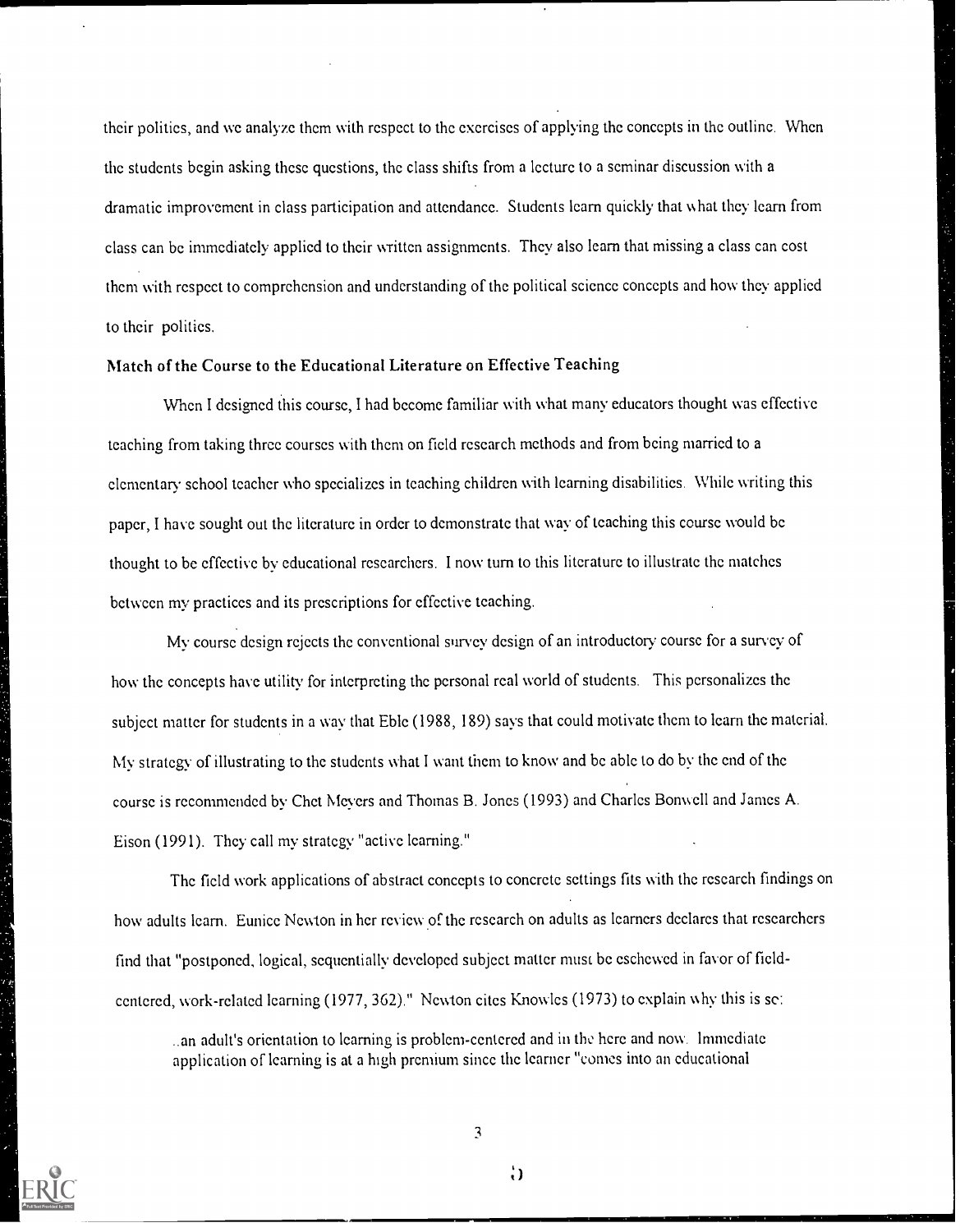activity largely because he... wants to apply tomorrow what he learns today (Knowles, 48, in Newton 1977, 390)."

My imposition of the structure of a paper outline to guide student analysis of personal politics is

what Barbara Gross Davis (1993) recommends. She prescribes identifying specific tasks to undertake (167),

connecting field experiences with academic inquiry (169), and giving explicit assignments (170).

My insistence upon written assignments as an essential tool for learning political science concepts is

backed up by two textbook writers on Content Area Reading. They say:

When students write to learn in content area classrooms, they are involved in a process of manipulating, clarifying, discovering, and synthesizing ideas. The writing proccss can be a powerful strategy for helping students gain insight into course material. The value of writing, therefore, lies in its use as a tool for comprehending. What's more, writing and reading often are interwoven. Students who write more, rcad more (Richard T. Vacca and Joanne L. Vacca 1986, 248).

Besides learning more about course content Vacca and Vacca point

out that the students might read more in the process of writing. This means that the students might actually read what has been assigned in order to do better on the written exercise.

My provision of a fairly elaborate outline, according to Vacca and Vacca, fulfills another prescription on using writing assignments. Thcy say that "(a)n explicit assignment helps studcnts to asscss thc purpose, audience, and form of writing as well as the writer's role (Vacca and Vacca 1986, 248).

Writing has other benefits too. It requires thinking that taps all the intellectual skills in Bloom's taxonomy according to Sandra Tomlinson (1990, 32). It facilitates learning by making sense of ncw information and relating it to prior knowledge and experience (Tomlinson, 32), and, fortunately, it can result in long-term memory of what was learned (Tomlinson , 32).

My written assignment and my practice of giving written feedback to the students on how to improve their essays conforms to the literature's recommendations. My way of teaching thc students how to do the assignment, for example, is what Davis (1993, 213-20) considers to be effective teaching since I keep a file of good papers, distribute a handout, my outline, discuss each assignment in class, and break it into manageable chunks. The personal polity topic is a practice that, Brookfield (1990, 99) says, gives more



4

 $\mathfrak{b}$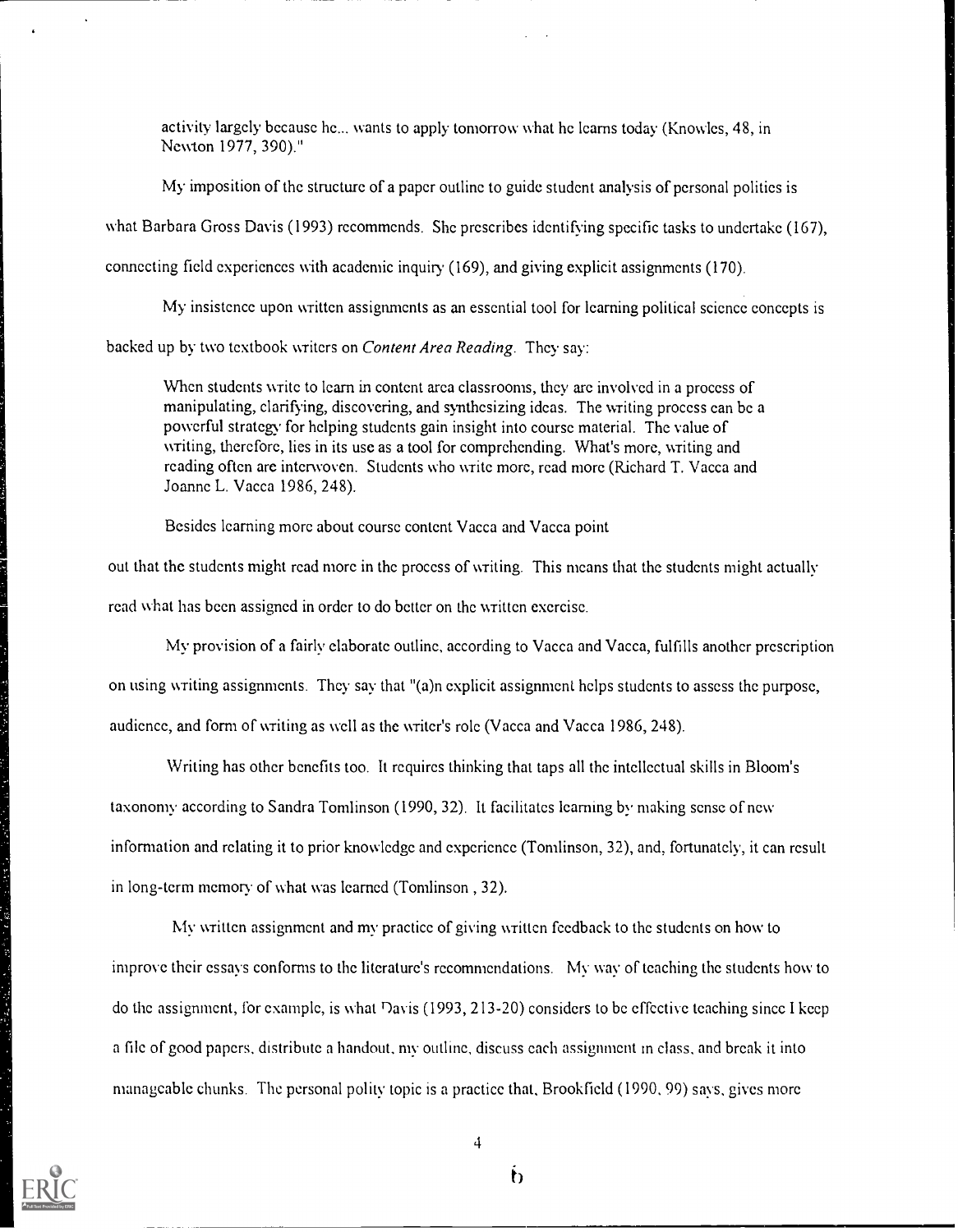exceptions have been students who want to write about policy politics, and those who insist upon giving unconventional answcrs to questions in the outline.

Stude its who write about the politics of policy have usually chosen a governmental setting as their personal polities. They want to write about such politics, and will resist seeing the personal politics of their settings. I have found it best to condition choiccs of personal politics with my approval in order to avoid this conflict. In this way, I can redirect the student's efforts toward what the rest of thc class is doing.

When I give the students answers for what would be appropriate for their polities, I always mention that the student is free to choose a different answcr but that he or she must defend it extremely well. The topic where this occurs most frequently is ideology. I have students claiming that his or her workplace follows liberalism, or that the family follows liberalism. In my most exceptional case, I had a student claiming that his family followed fascism.

Of course, I disagreed with the student on classifying his family's ideology as fascism. But over the entire course of having him turn in other assignments, I learned why he believed this to bc so. Eventually, I was inclined to agree with him if he would rewrite the ideology scction of his paper which he did.

In most cases of such disagreement, I am usually able to convince the student of why his or hcr answcr is inappropriate. This is where having the students turn in past assignments with the current assignment can be very helpful in persuading the studcnt that his or her previous answer was wrong. I can point to what they write in the current assignment and show them how this could not be if the previous answer was right.

A benefit that has occurred for me since assigning students the personal polity exercise is what I have learned about student lives. 1 have learned about the inner workings of many workplaces, studcnt clubs, sports teams, student living arrangements, and student families. I have comc to respect students morc as a result of this learning.

For thc students the experience of writing about a personal polity can be cathartic or can motivate them to take action with respect to their membership. Aftcr teaching the course, and even during it. I will

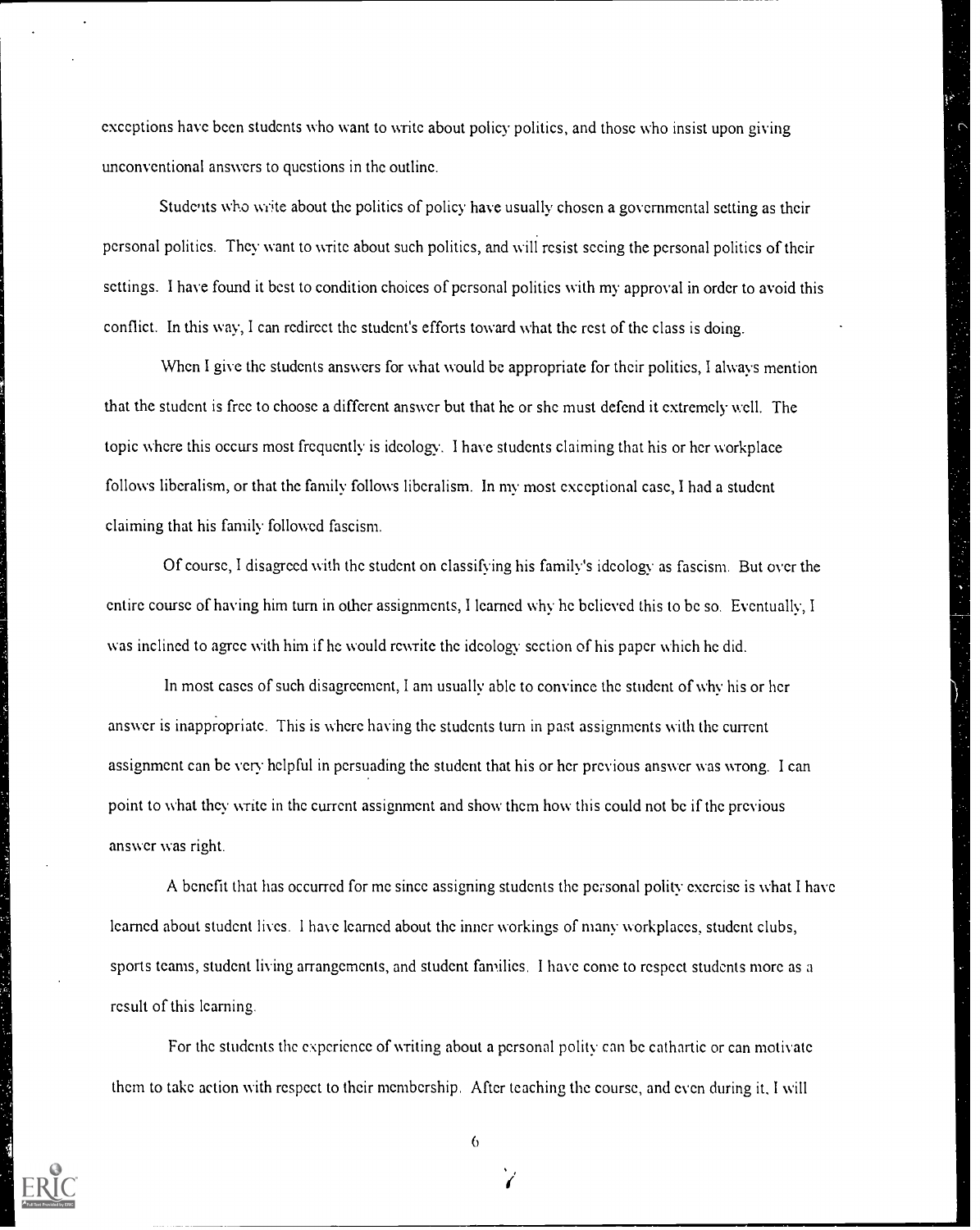encounter students who will express gratitudc for what the course is teaching them about the operations of their politics. One student who worked as a retail sale clerk thanked me for helping her see the manipulative side of hcr boss. Another who wrote about work was motivated to quit the job and find ancther one. For those in living arrangement polities, the experience has proven to be very cathartic as they work through collective action problems and other problems of living together. For those who write about family politics, there has bccn a mix of cathartic experiences and motivation to take action. The writing about a sorority by one student whcn shared with the other students revealed that the major mission of such clubs is to help keep studcnts in school until graduation. Students perceive benefits from my course beyond the learning of political science concepts, they learn a different perspective for looking at their world. For some this motivates action, and for others it provides a release from the conflict they have experienced by writing about it.

Student benefits from the course besides learning the material is a logical consequence of having the studcnt apply a political science perspective to their real world of personal polities. These student can now articulate what is tnily meant when someone claims "Well, that's politics." For myself the learning has been in understanding thc concepts better than ever before, and discovering more about the operations of many types of organizations.

You may be saying that the way I tcach introduction to political science is fine for me but it just would never work for you. A short time after I initially taught the coursc this way, a colleague of mine copicd my approach for teaching a course called "Political Behavior." He was very pleased with the result. He did not slavishly copy my outline and use my course-pack. He developed his own approach based on his strengths in the discipline of political science. When I developed my list of course topics, I found it helpful to use as a model Kay Lawson's introduction to political science text, The Human Polity (1985). In fact, I used hcr text for my initial teaching of the course in this manner. By the time, I was scheduled to teach it a second timc, I was ready to tailor the course more to my strengths by revising the topic list and the assigned readings I would suggest the same approach to others.



7

හි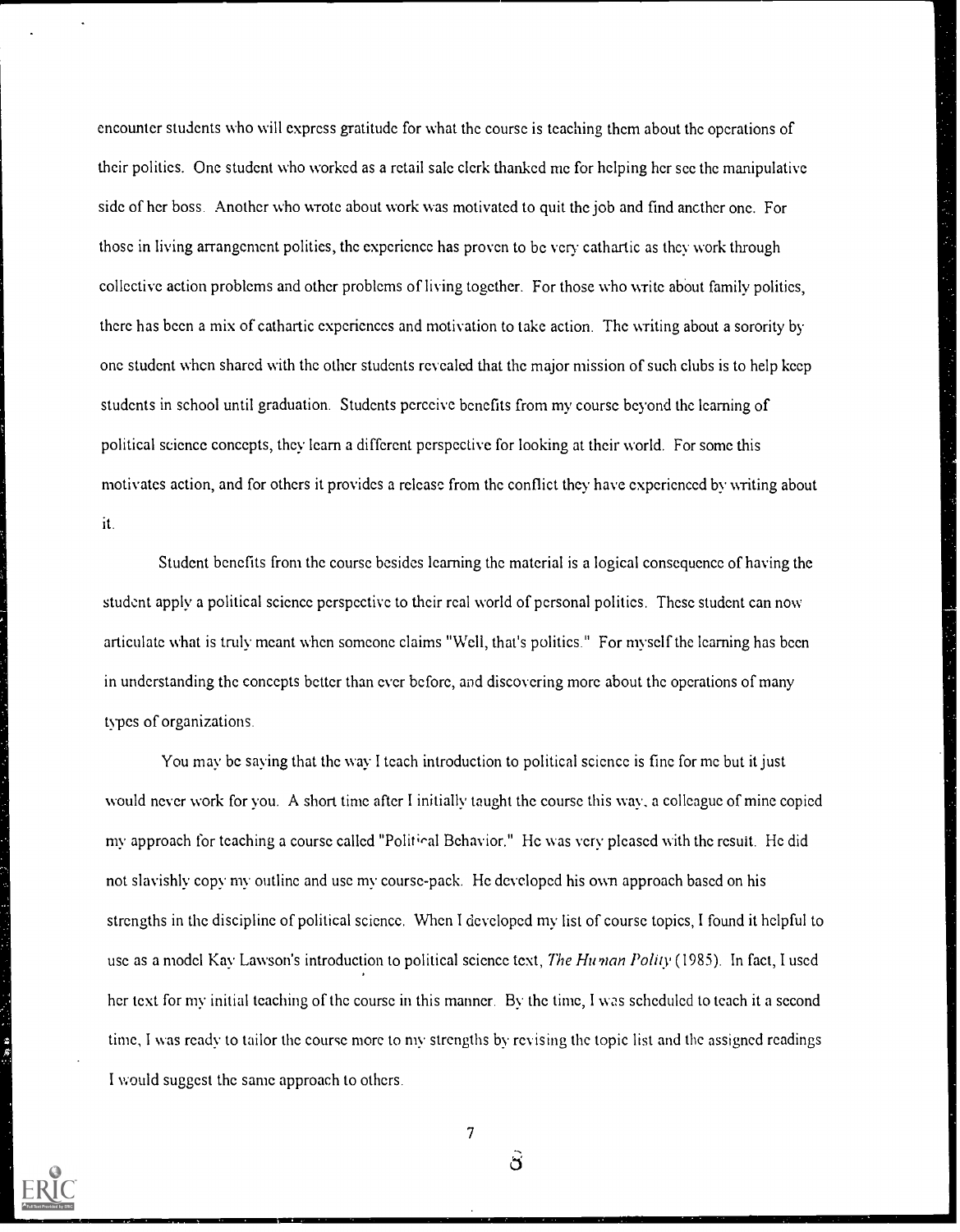# Conclusion

In conclusion, I would like to summarize the merits of this teaching approach. The Personal Polity Introduction to Political Science works well for adult learners, including typical college-age students, because it provides a familiar setting for a student to try out what he is learning in a writing exercise that demands application, and for which he or she receives written feedback besides a grade. The students benefit from this approach for another rcason. He or she is practicing writing persuasive essays that causes thinking and learning about political science. Another student benefit will be the fact that the lessons learned will be learned for a lifetime instead of just being memorized for a final exam. The instructor benefits from the development of his understanding of concepts and theories in his field, from learning about the lives of students, and from what he learns about operations of politics different from the usual governmental one.

# References

Bonwell, Charles C. and James A. Eison. 1991. Active Learning: Creating Excitement in the Classroom. ASHE-ERIC. Higher Education Report No. 1. Washington, D.C.: Thc George Washington University, School of Education and human Development.

Brookfield, Stephen D. 1990. The Skillful Teacher: On Technique, Trust and Responsiveness in the Classroom. San Francisco: Josey-Bass.

Davis, Barbara Gross. 1993. Tools for Teaching. San Francisco: Josey-Bass.

Eble, Kenneth E. 1988. The Craft of Teaching. San Francisco: Joscy-Bass.

Foucault, Michel. 1979. Discipline and Punish: The Birth of the Prison. Translated by Alan Sheridan. New York: Vintage/Random House.

French, Wendell L. 1978. The Personnel Management Process. Fourth Edition. Boston: Houghton-Mifflin.

Knowles, Malcolm S. 1990. Andragogy in Action. San Francisco: Joscy-Bass.

Knowles, Malcolm S. 1973. The Adult Learner: A Neglected Species. Houston, TX: Gulf Publishing Co., Book Division.

Lawson, Kay. 1985. The Human Polity: An Introduction to Political Science.



医心囊炎 医水平

 $\mathbf{g}$ 

 $\mathbf{H}$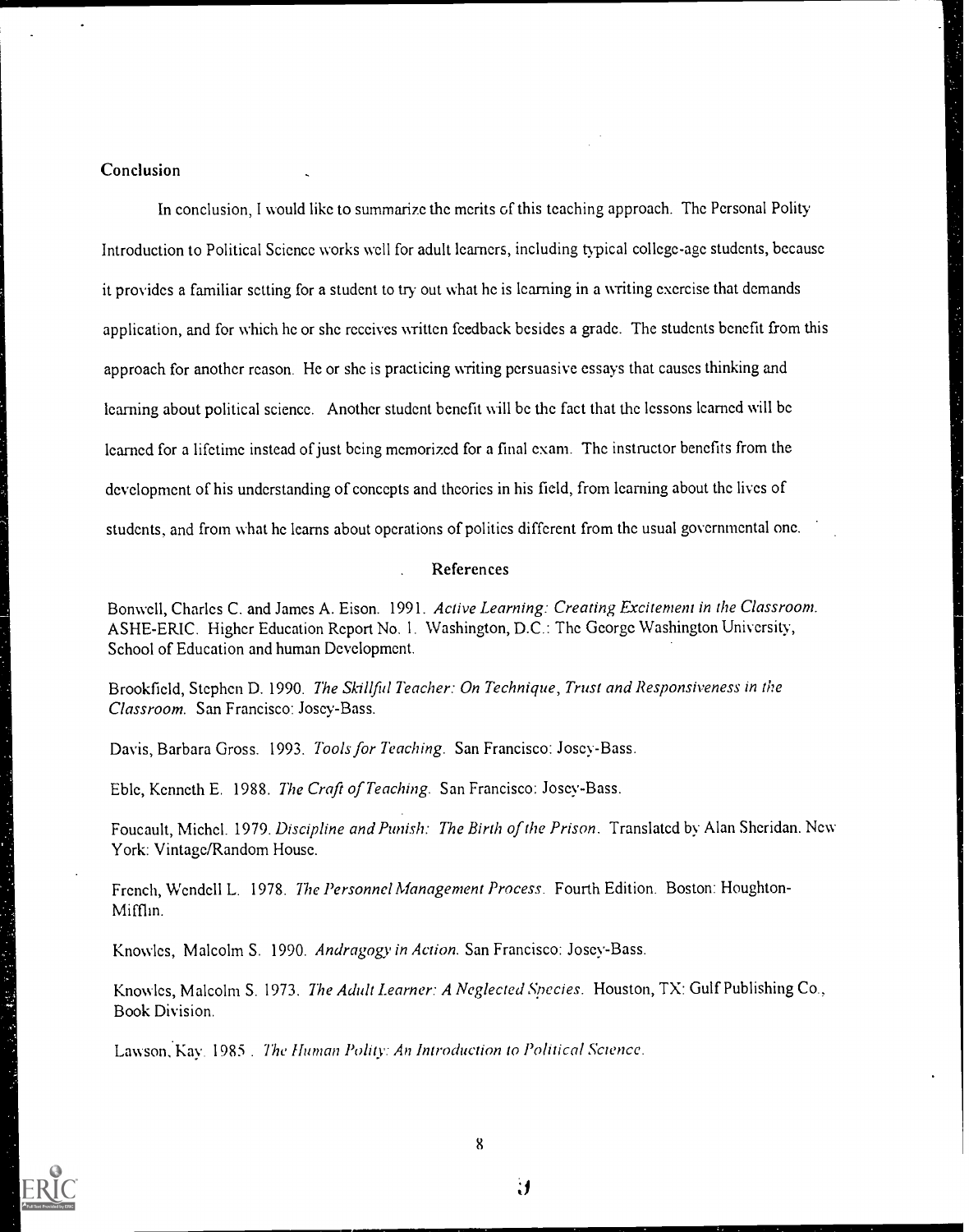Meyers, Chet and Thomas B. Jones. 1993. Promoting Active Learning: Strategies for the College Classroom. San Francisco: Josey-Bass.

Newton, Eunice Shaed. 1977. "Andragogy: Understanding the Adult as a Learner." Journal of Reading 20: 361-4.

Porter, Lyman W., Edward E. Lawler III, and J. Richard Hackman. 1975. Behavior in Organizations. New York: McGraw-Hill.

Stillman, Richard J. II. 1992 Public Administration: Concepts and Cases. Fifth Edition. Boston: Houghton-Mifflin.

Tomlinson, Sandra. 1990. "Writing to Learn: Back to Another Basic." in The Changing Face of College Teaching. Edited by Marilla D. Svinicki. San Francisco: Josey-Bass.

Vacca, Richard T. and Joanne L. Vacca. 1986. Content Area Reading, Second Edition. Boston, MA: Little, Brown and Co.

Wilson, James Q. 1973. Political Organizations. New York: Basic Books. Woll, Peter. 1987. American Government: Readings and Cases. Ninth Edition. Boston: Little, Brown and Co.

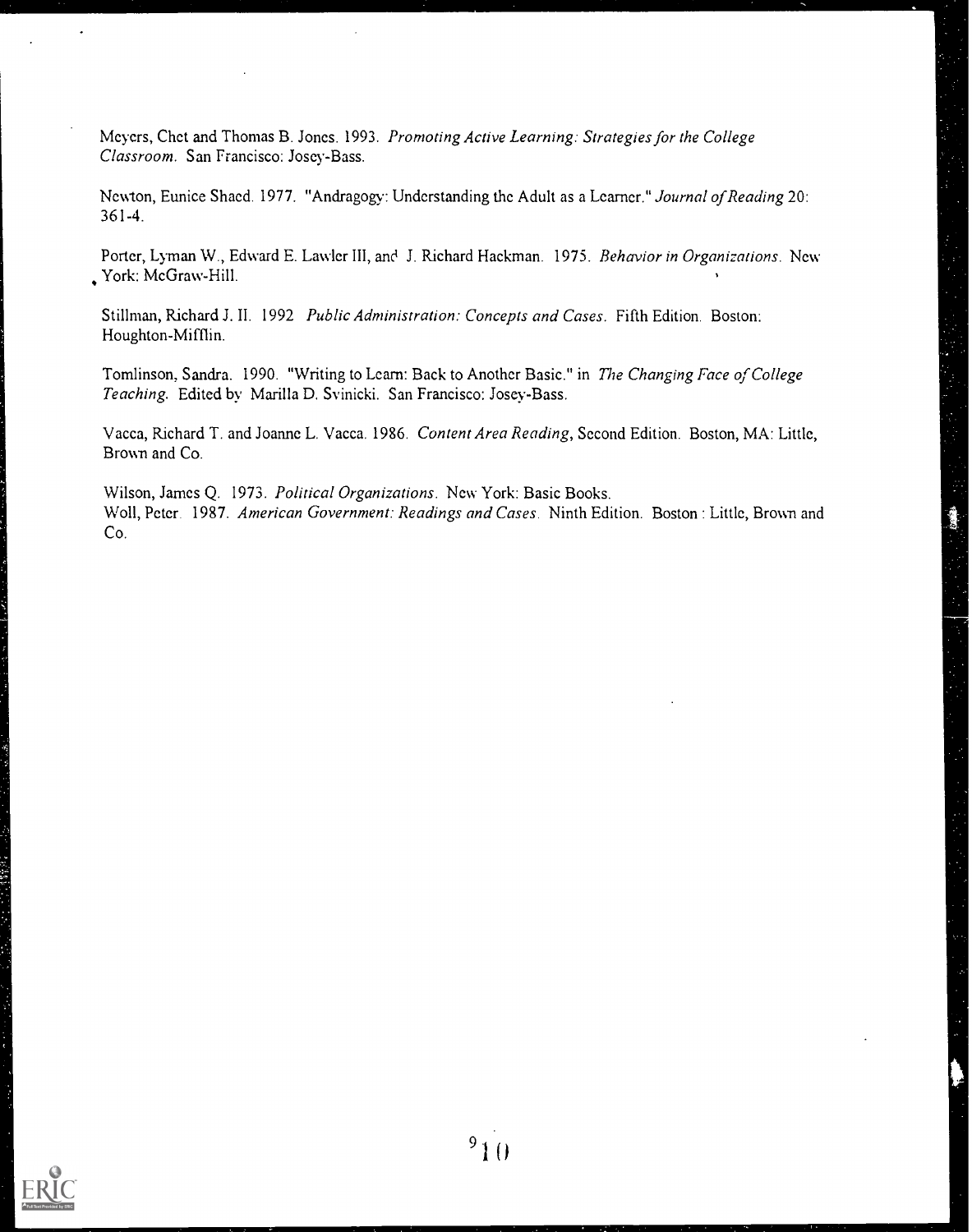#### APPENDIX 1

#### Personal Polity Paper Outline

I. Introduction - Identify your polity, (Be sure to mention whether the polity is part of a larger organization.) include the number of members (There should a minimum of three.), and give your membership role in it. Inform me on how long you have been a member.

II. Individual Goals Sought in the Polities

For yourself answer the following questions: What goal are you pursuing in the polity? Is it intrinsic or instrumental? Explain why it has to be one and not the other.

#### III. Political Economy

Provide information on the following factors:

1. Resources: property, income, and wealth of the polity and its members

2. Economic development: abilities of the members, division of labor, and technological development

3. Distribution of wealth: income and wealth of the members

4. Redistribution measures: income assistance or other assistance to individuals from the group or wealthier members

5. Political stability: irregular changes in leadership, domestic unrest, membership turnover

#### IV. Ideology

Choose one of the following ideologies: conservatism, liberalism, socialism, and fascism. Defend your choice by answering the questions below and arguing why the other ideologies do not apply.

1. In what ways are decisions made'?

2. What view of human nature and change dominates your polity?

3. What behavior is most rewarded, individual or group?

4. Can anyone be the leader?

Answer the questions first and then rule out competing ideologies. A workplace or sports team is likely to be fascist, a family conservative, a fraternity, sorority, club or living arrangement liberalism. No polity is likely to be socialist unless it was established for the purpose of promoting economic equality.

#### V. Contextual Values - Political Culture

Choose one of the following values: fairness, equality, privateness, and individuality. Analyze to what extent the value is present in your polity. You can use rules, norms, laws, and practices as evidence. Describe an incident that involved your chosen value.

VI. Individual Action Styles and Group Incentives

1. What is the form of government? How does the form of government interact with the style of individual participation? What style of individual participation does it promote?

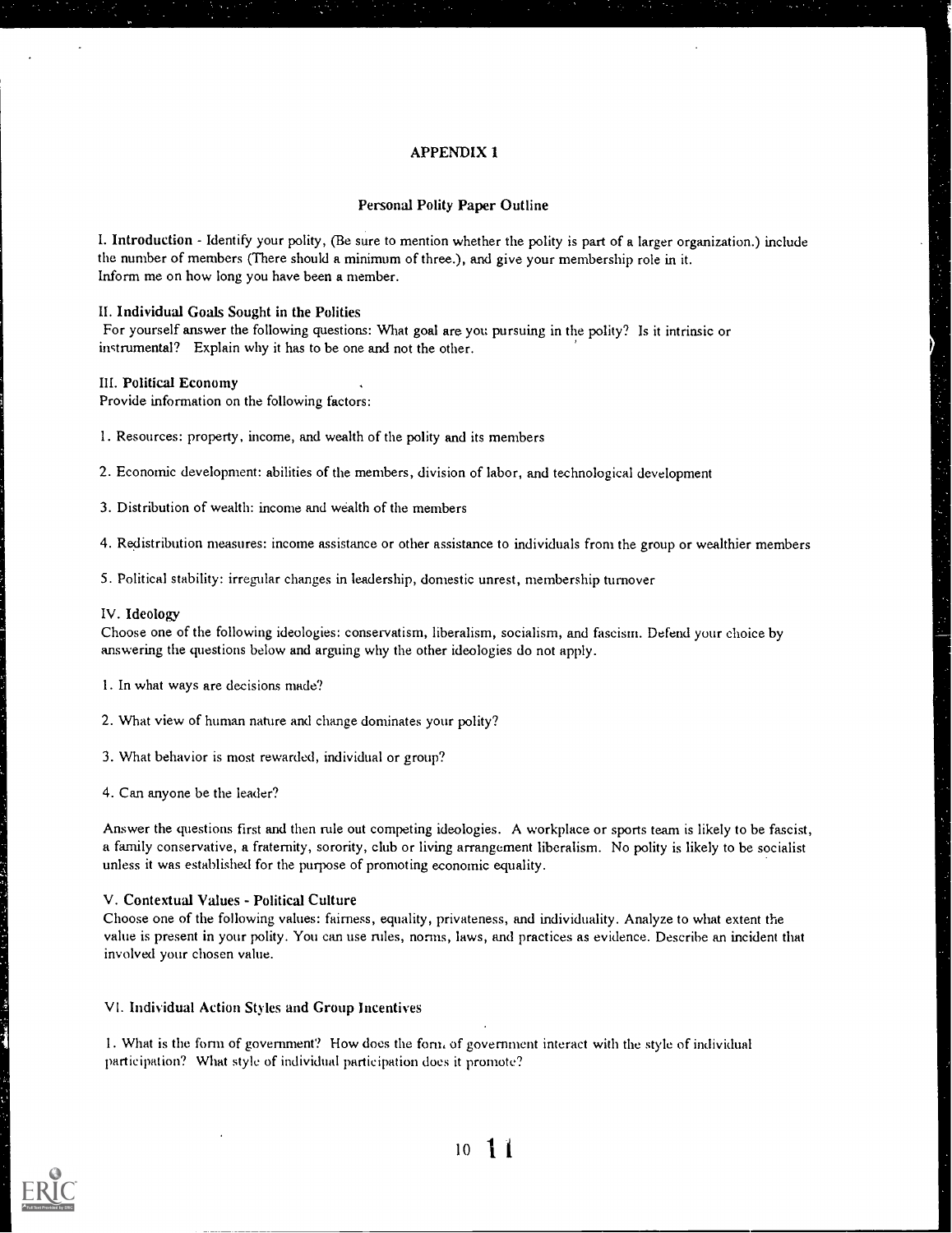2. Individual participatory styles: Give profiles using the seven modes of participation: apathetic inactive, passive supporter, contact specialist, communicators, party and campaign workers, community activists, and protester. Be sure to defend your choices with evidence.

3. For one person other than yourself analyze the incentives for joining your polity, staying in your polity, or leaving your polity. Use the incentive typology of purposive, specific solidary, collective solidary, and material incentives. For a family analyze the decision to either marry or have children.

#### VI. Government

I. Leadership: Classify the dominant style of decision-making in your polity, and describe the exceptions to the dominant style. Give evidence from the decisions made in your polity.

2. Lawmaking: Who makes the rules? What is the process? For one rule what values are expressed? For the basic personal polities there will be overriding missions that underlie the values and are present in the rules. At the workplace profit overrides, for a club survival, for a family training, and for living arrangements cooperation.

3. Execution of Decisions:

a. Report on the controls used to avoid malfeasance and misfeasance, such as:

1. staffing: hiring and firing, accepting and expelling members, joining and leaving

You are writing about what is done to prevent an adverse selection. An adverse selection occurs when someone who joins the polity does not meet expectations of the polity:

2. organizational structure: enclosure, partitioning, ranking and functional sites

A sense of enclosure is that condition the distinguishes a member from a nonmember. It enforces a sense of group identity.

Partitioning is the space in the organization, physical or otherwise, that you occupy apart from your coworkers. It facilitates a supervisory check for absences.

Rankine is the relative authority of people in the policy. It facilitates supervision by manipulating ambition for the good of the oreanization.

Functional site means anything in the design of the physical setting that facilitates supervision by superiors.

3. rganizational law: give an example of a law and the penalty or reward given respectively for nonconformance or conformance. How are instances recorded in order to promote compliance?

4. organizational information technology: What individual records are kept on each member by the organization?

5. outside audits: Are there inspections? What forms do they take? How do their evaluative nature promote the gaze or panopticism by the superiors in the organization or to superiors outside the organization?

b. Describe an incident where a superior's action, order, directive or rule appeared inappropriate, incorrect, or disagreeable.

c. What behaviors result in positive notice from superiors? What behaviors result in negative notice from superiors? What behaviors appear to be wasted in obtaining notice? Describe an incident for each type of the above behaviors.

d. How did you or someone else persuade a superior to go along with your, his or her proposal?

f. How do you protect yourself during a negative experience with your superior? Describe an incident based upon your experience or someone else's experience.

#### 4. Justice

Be sure to classify the issue of justice in your incident as either distributive or corrective. Analyze the justice system in your polity by the elements of duc process that are present or absent.

a. workplace: Describe the grievance system for a distributive issue; or, describe the progressive discipline system and the process for disciplinary appeals. Describe a grievance incident.



1 I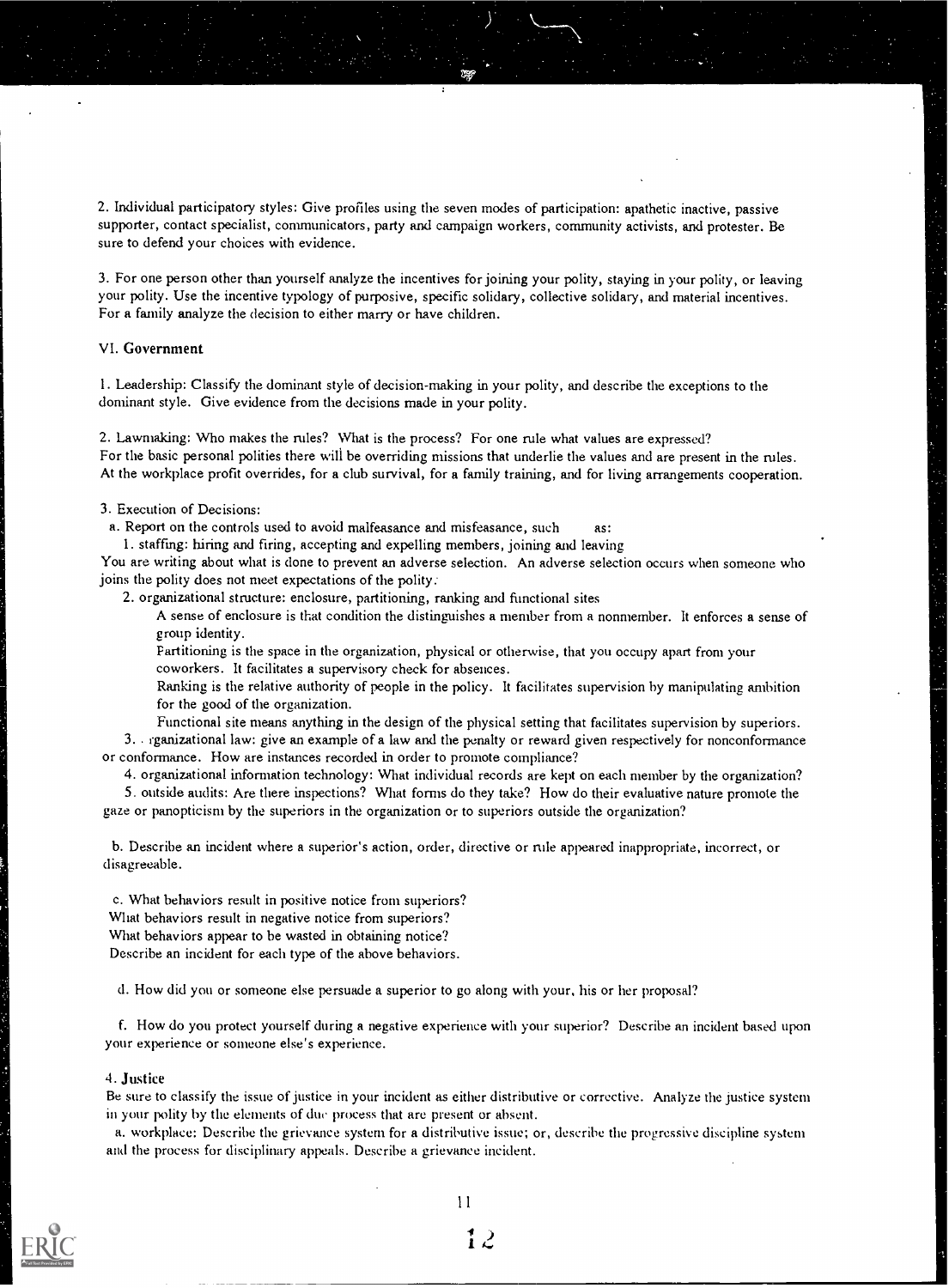(I) Sports team: Describe how one defends oneself when the coach seeks to discipline someone for an infraction of rules or norms that govern behavior, or how one appeals a decision that adversely affects one's ranking on the team.

b. living arrangement: Describe the lease situation and the handling of problems by the landlord. Describe an incident of how a problem was handled by the landlord. You may also focus on the handling of justice issues over correction or distribution within your polity among your living mates.

c. clubs: Describe the membership appeals process for either a distributive or a corrective justice issue; and, if possible, describe an incident. Give the frequency of usage.

d. family: Describe the appeal process, or the divorce process, or the resolution of conflicts over distributive justice issues; or, describe the appeals process for corrective justice issues. Give an incident related to your choice.

#### yit. Subgovernments, Current Issues, and Predictions

#### 1. Subgovernments:

a. Describe the federal system:

Decision units within the workplace, hierarchical places in the organization chart

(If you choose hierarchical places be sure to describe the types of decisions made at each level.)

Affiliation with larger units for the workplace, the living arrangement, and the club

In a living arrangement, describe the separate responsibilities versus the responsibilities of the whole group. For family polities, describe the extended family relations outside and inside the home, or the formal division of responsibilities and authority within the nuclear family.

b. interest groups: Identify them and explain why they qualify as interest groups.

workplace, e.g. union, informal groups, job class groups

clubs, e.g. the "good time" seekers, the active faithful, etc.

living arrangements: describe the grouping behavior

family, e.g. sibling and parental relationships: A key question to answer with evidence is how often do they do things together?

2. Current Issues and Predictions or Problems and Solutions: Choose one area and predict a change or solution that is related to a current issue or problem. Be sure to describe the current issue clearly. Examples of areas:

1. technology: changes in the ways the polity performs its tasks

- 2. future plans: for the polity as a whole what is planned to change
- 3. social relations: any anticipated changes in interest groups
- 4. political structure: government aspects

I would prefer that those students with living arrangement polities would stay away from the area of future plans. You might be able to help yourself in your analysis by framing a current issue as a problem, and the prediction as an anticipated solution.



 $12$